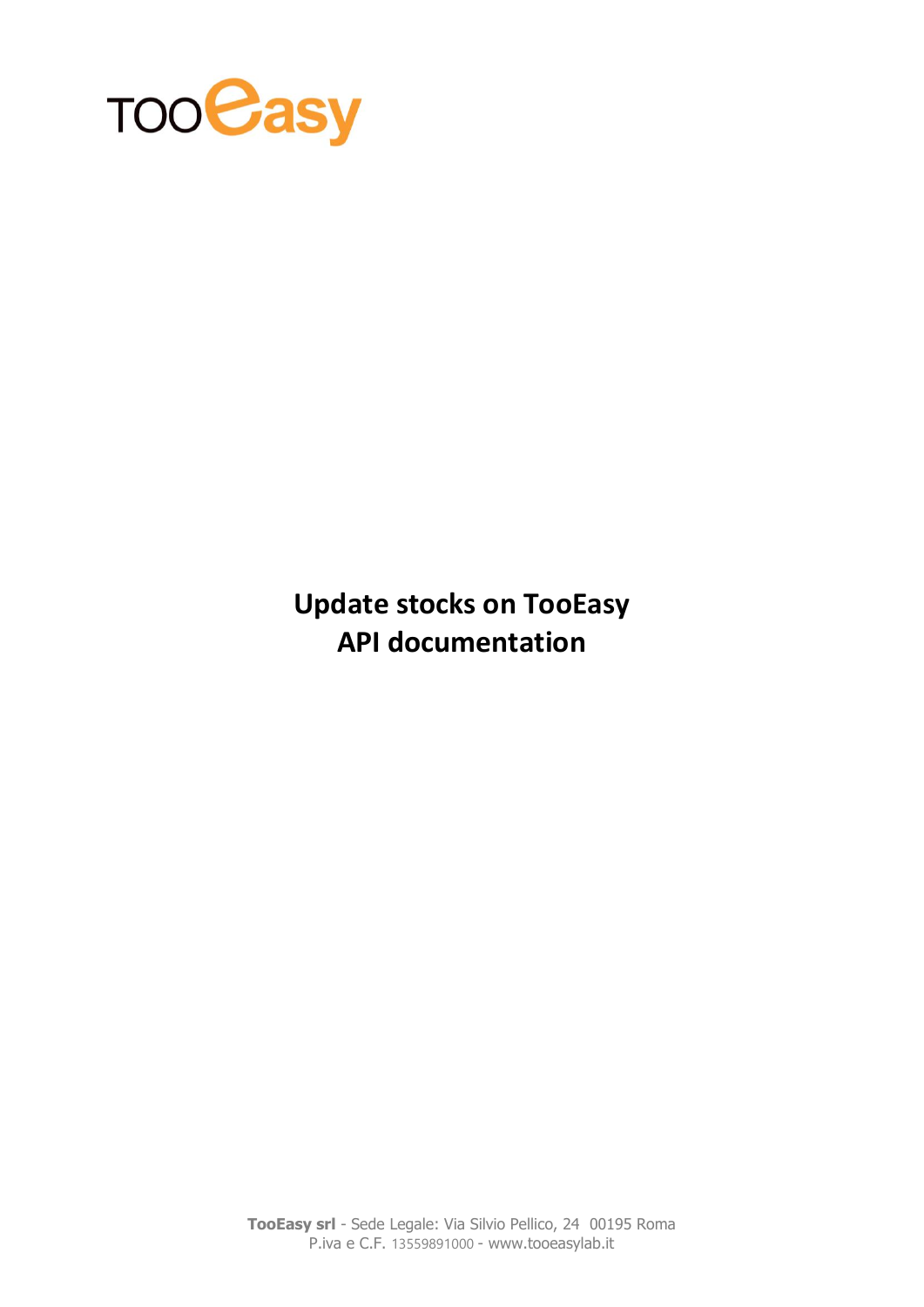

# **Introduction**

The goal of this API is the update of the products quantity in stock. The external provider will send data via API Rest. For each communication the sender need to retrieve a token and then send the request. Following the details.

## **Authentication**

The Authorization Code Grant is an OAuth 2.0 flow, that is used to grant an access token to serverhosted application. Every request you do to a TooEasy API, must include a valid access token. Each token can be used in multiple times and the expiring date is declared in JWT token.

## **Request**

| <b>Header</b>  | Value                                     |
|----------------|-------------------------------------------|
| URL            | https://login.tooeasylab.it/connect/token |
| Action         | <b>POST</b>                               |
| Content-type   | application/x-www-form-urlencoded         |
| Authentication | Basic                                     |
|                | To get Authentication string:             |
|                | ClientID: ExtProviders                    |
|                | ClientSecrets: client secret              |
|                |                                           |

## **Body Parameters** (**the values are for test only**)

| <b>Header</b> | Value                            |
|---------------|----------------------------------|
| client id     | <b>ExtProviders</b>              |
| client secret | client secret                    |
| grant_type    | password                         |
| username      | username                         |
| password      | password                         |
| scope         | ApiGateway tooeasy.logistics.api |

If the authorization succeeds, an access token is returned as a JSON object in the response, as shown below.

{

## "access\_token":

"xxxxxxxxxxxxxxxxxxxxxxxxxxxxxxxxxxxxxxxxxxxxxxxxxxxxxxxxxxxxxxxxxxxxxxxxxxxxxxxxxxxx xxxxxxxxxxxxxxxxxxxxxxxxxxxxxxxxxxxxxxxxxxxxxxxxxxxxxxxxxxxxxxxxxxxxxxxxxxxxxxxxxxxxx xxxxxxxxxxxxxxxxxxxxxxxxxxxxxxxxxxxxxxxxxxxxxxxxxxxxxxxxxxxxxxxxxxxxxxxxxxxxxxxxxxxxx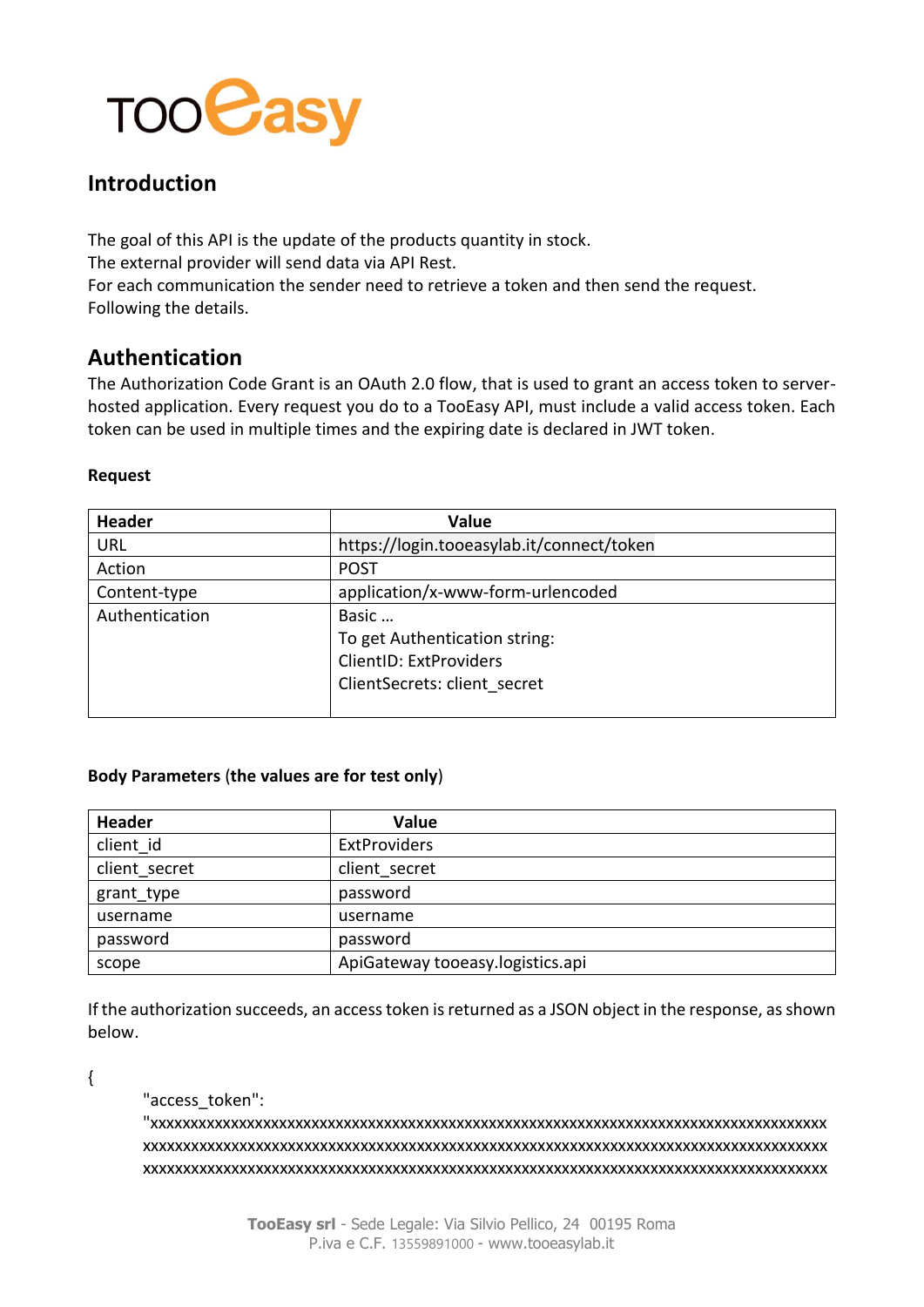

xxxxxxxxxxxxxxxxxxxxxxxxxxxxxxxxxxxxxxxxxxxxxxxxxxxxxxxxxxxxxxxxxxxxxxxxxxxxxxxxxxxxx xxxxxxxxxxxxxxxxxxxxxxxxxxxxxxxxxxxxxxxxxxxxxxxxxxxxxxxxxxxxxxxxxxxxxxxxxxxxxxxxxxxxx xxxxxxxxxxxxxxxxxxxxxxxxxxxxxxxxxxxxxxxxxxxxxxxxxxxxxxxxxxxxxxxxxxxxxxxxxxxxxxxxxxxxx xxxxxxxxxxxxxxxxxxxxxxxxxxxxxxxxxxxxxxxxxxxxxxxxxxxxxxxxxxxxxxxxxxxxxxxxxxxxxxxxxxxxx ",

 "expires\_in": 3600, "token\_type": "Bearer", "scope": "ApiGateway tooeasy.logistics.api" }

## **Update-stocks**

Update-stocks is used to send the new inventory stocks data from External Provider to TooEasy system.

Update-Stocks is a request post. This is the resource URL:

```
api/async/v1/logistics/stocks/update-stocks?logisticId={IdLogistic}&importFileType=Qty
```
IdLogistic identify the wherehouse. This settings will be send to the provider, upon activation.

The request need a json which has the following structure:

```
\Gamma {
         "sku ": "1234_56666",
         "qty": 1,
      }
]
```

| <b>Field</b> | Type   | <b>Description</b>         |
|--------------|--------|----------------------------|
| sku          | string | SKU (Custom label)         |
| atv          | int    | The new available quantity |

If the communication succeeds, an empty array is returned.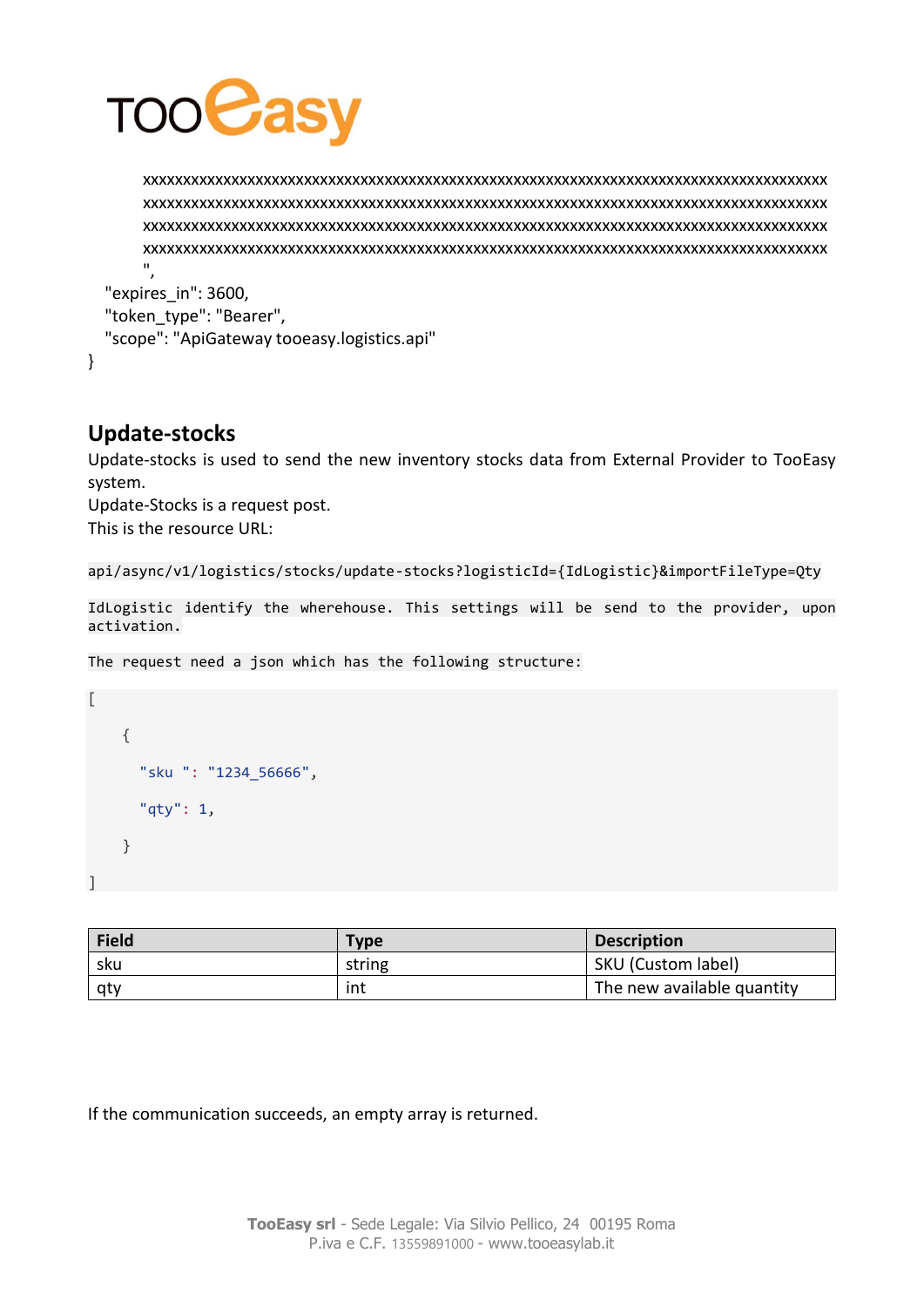

## **Data Request Example**

```
\lbrack {
        {"sku": "SKU_1","qty": 5 },
         {"sku": "SKU_2","qty": 15 },
         {"sku": "SKU_3","qty": 0 }
     }
]
```
## **Error Responses**

If there are some errors inside the request, the reponse has the following structure

```
\overline{a} {
         "sku": "SKU_2",
         "is_addition": false,
         "stock_errors": [
\{ "error_code": "NotNullValidator",
                  "error_message": "'Quantità' non può essere vuoto."
             }
         ]
     }
]
```
The response contains the reference to product data and information about the error.